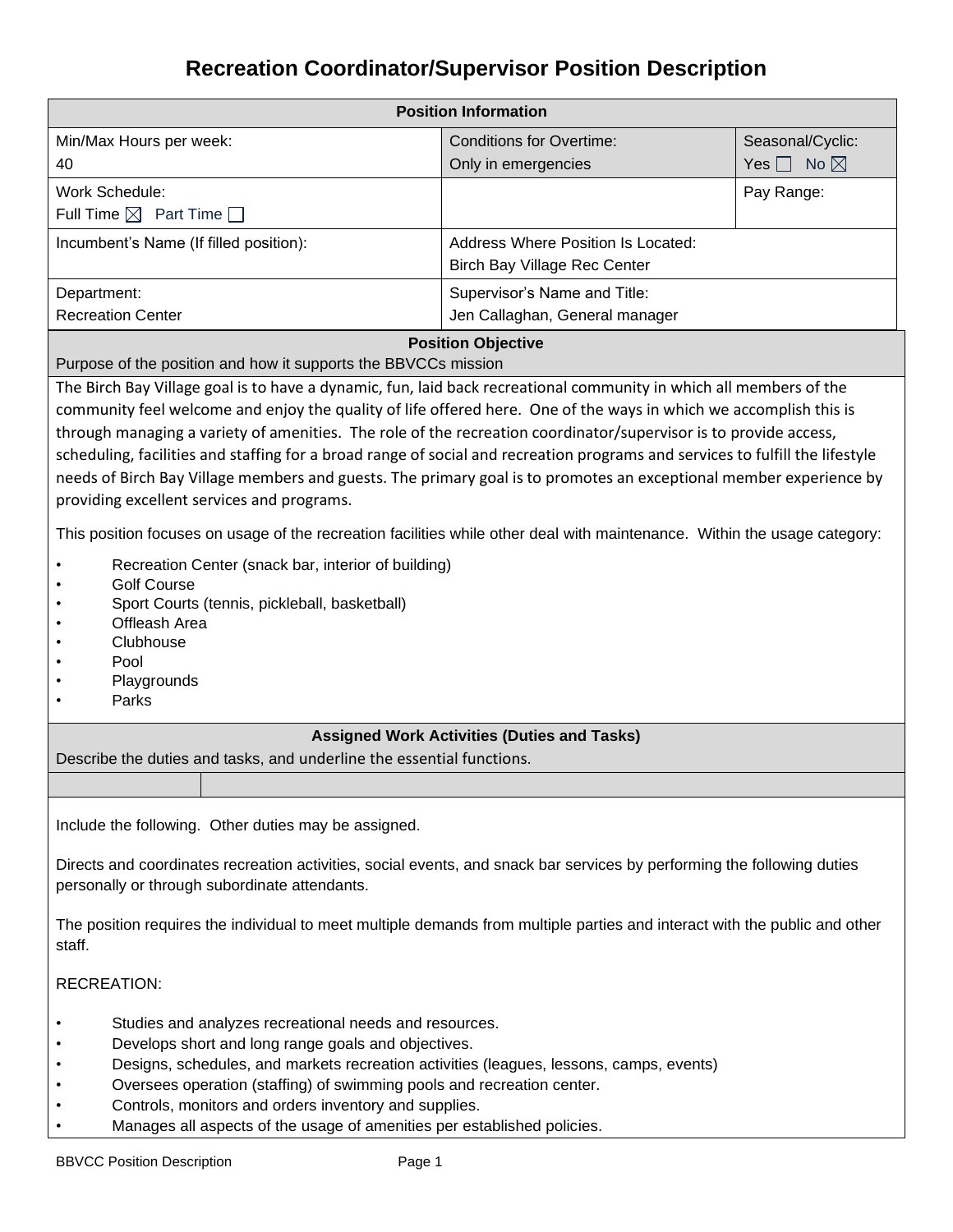## EVENTS:

- Schedules all rentals of facility. Meets with member renting facility to coordinate function requirements.
- Develops and promotes marketing for rental of facilities and community events
- Assists with all events, including setup, supplies, ordering food and beverages, and preparing financial statement.

### SNACK BAR:

- Oversees daily operations of snack bar including menu development.
- Maintains Food Protection Managers License.
- Responsible for overseeing all State and County Licenses are current.
- Responsible for quality control of items prepared by attendants (training, oversight, etc)
- Controls, monitors and orders inventory and supplies. Responsible for maintaining cost of goods at or below 40%.

## ADMINISTRATIVE:

- Creates content for all recreation (non-club) related activities and events for inclusion in monthly bulletin
- Maintains website calendar
- Maintains internal facility calendar & fob access system
- Facilitates the distribution of non-marina related keys, decals, fobs, etc
- Provides exceptional customer service and public relations for the Association.
- Is an advocate of and a role model for the association's policies playing a key role in driving compliance with

existing rules and regulations (striving to explain the value of the policies).

#### SUPERVISORY RESPONSIBILITIES:

Hires and supervises independent contractor professional service providers, golf/snack bar attendants, and pool attendants. Develop, train, and approve all work schedules for staff within budgetary parameters.

#### **Lead Work/Supervisory Responsibilities**

| Lead Position: Yes $\boxtimes$ No $\Box$<br>Supervisory Position: Yes $\boxtimes$ No $\Box$                                                                                                                                                                                                                                                                                        | $\boxtimes$ Assigns Work<br>$\boxtimes$ Plans work<br>$\boxtimes^*$ Hires | $\boxtimes$ Instructs Work<br>$\boxtimes$ Evaluates Performance<br>$\boxtimes^*$ Terminates | $\boxtimes$ Checks Others' Work<br>$\boxtimes^*$ Takes Corrective Action |  |
|------------------------------------------------------------------------------------------------------------------------------------------------------------------------------------------------------------------------------------------------------------------------------------------------------------------------------------------------------------------------------------|---------------------------------------------------------------------------|---------------------------------------------------------------------------------------------|--------------------------------------------------------------------------|--|
|                                                                                                                                                                                                                                                                                                                                                                                    |                                                                           | (*Has the authority to effectively recommend these actions.)                                |                                                                          |  |
| <b>Working Relationships</b>                                                                                                                                                                                                                                                                                                                                                       |                                                                           |                                                                                             |                                                                          |  |
| Level of Supervision received (check one): For more guidance see: Glossary of Classification Terms.                                                                                                                                                                                                                                                                                |                                                                           |                                                                                             |                                                                          |  |
| □ Direct/Close Supervision: Most work is reviewed in progress and upon completion.<br>General Supervision: Completed work is spot checked.<br>$\boxtimes$ General Direction: Completed work is reviewed for effectiveness and expected results.<br>$\boxtimes$ Administrative Direction: Completed work is reviewed for compliance with budget, policies, laws, and program goals. |                                                                           |                                                                                             |                                                                          |  |
| Add information that clarifies this position's interactions with others to accomplish work:                                                                                                                                                                                                                                                                                        |                                                                           |                                                                                             |                                                                          |  |
| <u>Tillar and sin sailsre ladensadent sentariten anderslend semiler menidens mell'haved: ben etten dente mend med</u>                                                                                                                                                                                                                                                              |                                                                           |                                                                                             |                                                                          |  |

Hires and supervises independent contractor professional service providers, golf/snack bar attendants, and pool attendants. Develop, train, and approve all work schedules for staff within budgetary parameters.

| <b>Working Conditions</b>        |                                                              |  |
|----------------------------------|--------------------------------------------------------------|--|
| Work Setting, including hazards: | Outdoors, Use of chemicals.                                  |  |
| Schedule (i.e., hours and days): | Flexible, but expected to cover 5 shifts per week. Seasonal. |  |
| <b>Travel Requirements:</b>      | <b>None</b>                                                  |  |
| Tools and Equipment:             | Provided                                                     |  |